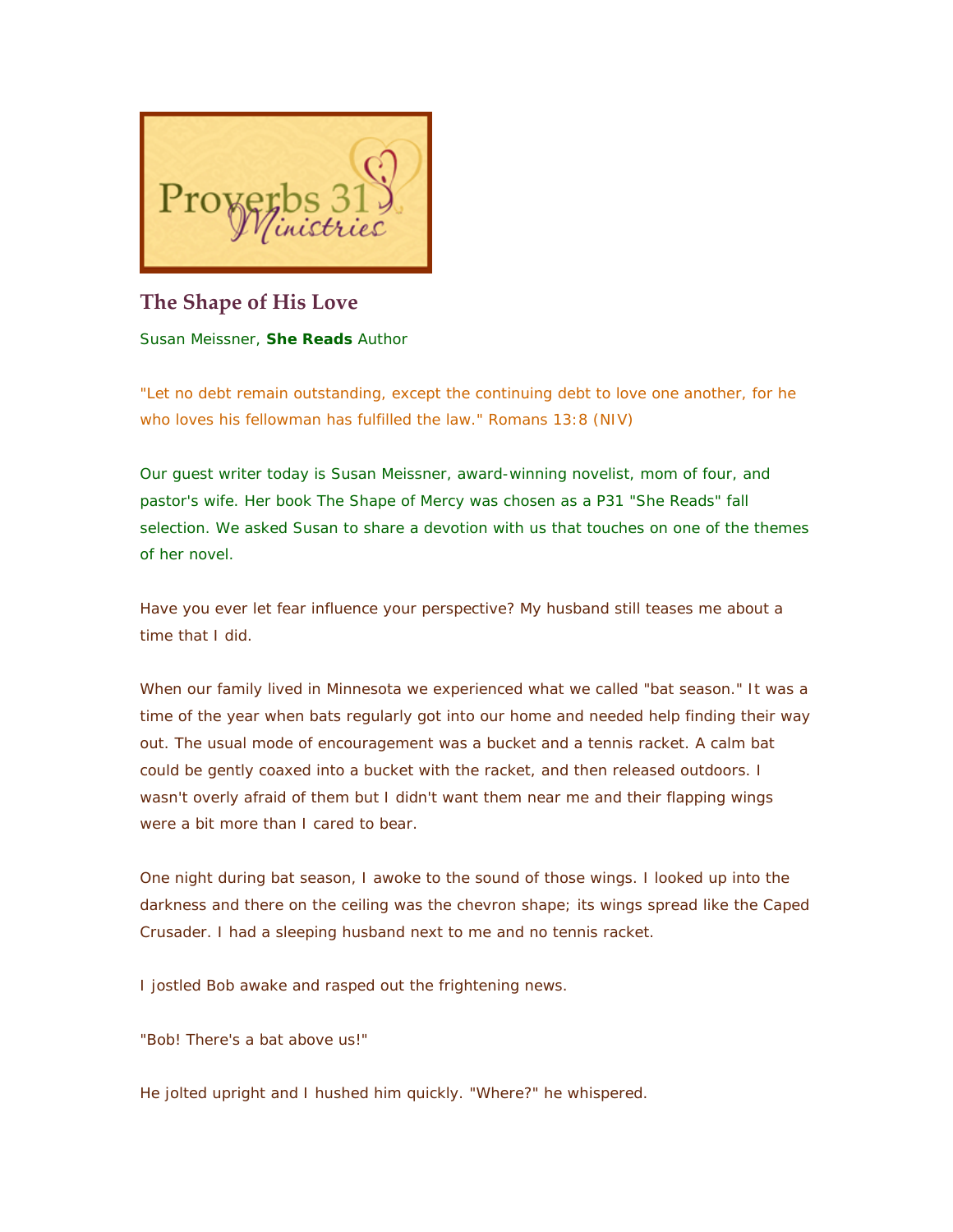"Right there!" I pointed to the ceiling. "See?! What are we going to do?"

He looked beside the bed for a shoe, a magazine, anything. "I don't know," he said. "I think I am going to have to turn on the light."

"No! He'll start flying around!" I squeaked.

"I need a racket."

I was practically hyperventilating as Bob reached over to his bedside table and turned on the lamp. We braced ourselves for chaos. Light replaced darkness, revealing not a bat but our adjustable ceiling lights, shaped like a V because I had put them that way nine years earlier.

I had let fear convince me something was true when it wasn't. Not only did I rush to judgment, but I used my fear to convince someone else that what I believed was true.

Too often we pass judgment on people and situations we know little about. History has shown us that when we judge in ignorance we can make terrible mistakes. When we allow our view of someone or something to be swayed by suspicions or what the crowd says, we can make a tragic error of assuming something is true when it isn't. Fear tutors us to think that way. It warps our vision.

Jesus said He had two primary expectations of us: Love God, and love others—including those whose ways we don't understand, who behave differently than we do, and who "flap their wings" when we'd rather they didn't. When we love God completely, we find the grace, mercy and wisdom to love the rest of the world. Plus, we are told in 1 John 4:18 that there is no fear in love.

When we make love our highest and best pursuit, fear and judgment dissolve as quickly as the shadows in my bedroom when I turn on the light. I am learning to let His light show me the shape of His love.

Dear Lord, You are the essence of love itself. We know that the more we love, the more we bear Your image to a world that so desperately needs to see it. Help us love more and judge less. In Jesus' Name, Amen.